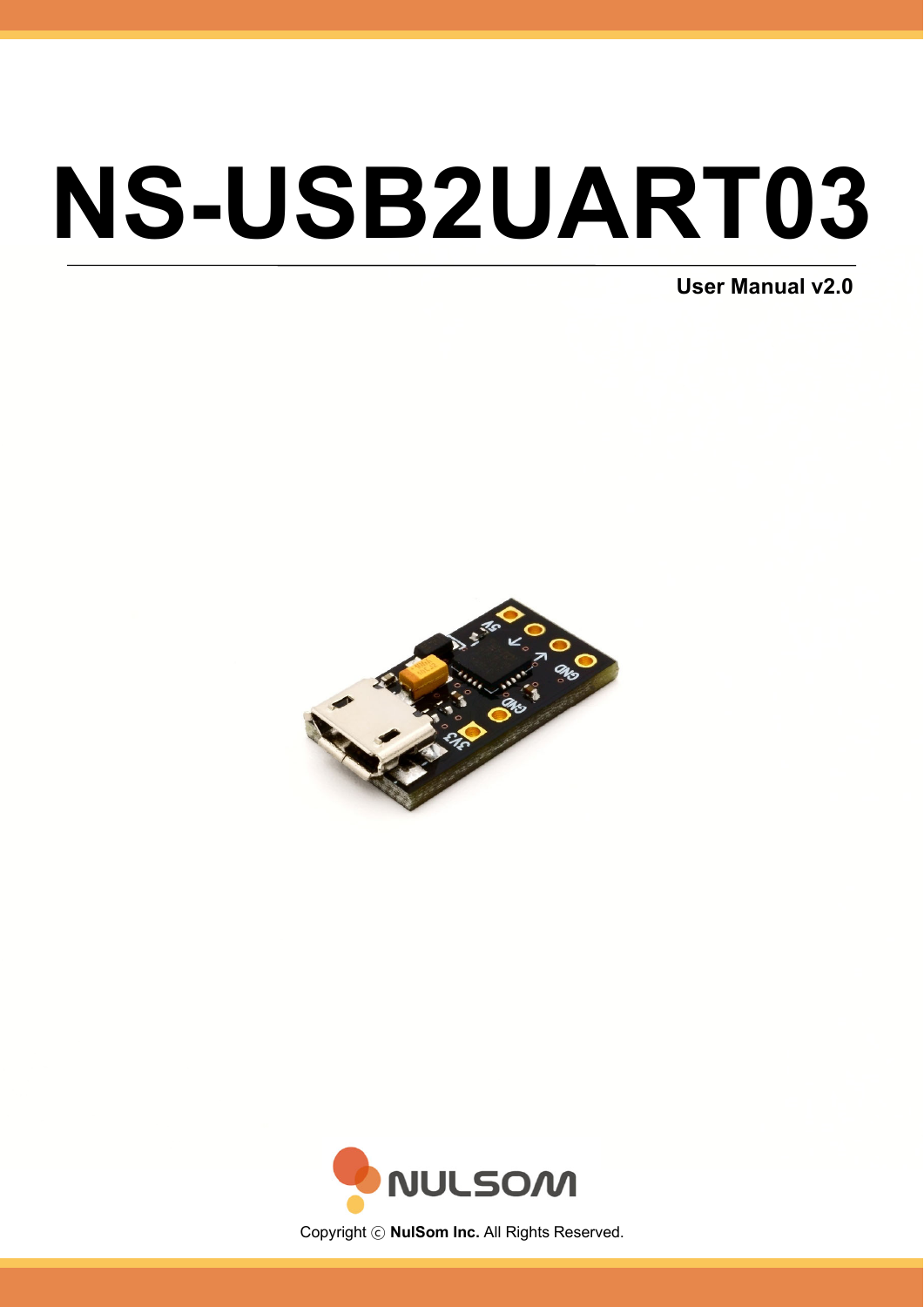## **1. NS-USB2UART03 Features**

- Ultra compact board size.
- Easy to install due to small size design.
- USB to UART Communication Module.
- USB 2.0 Full Speed capable.
- Equipped with a diode to protect the power supply.
- micro USB (B type) connector mount.
- FT231X chip used.
- Data transfer rates from 300 baud to 3 Mbaud.
- UART signal level 3.3V / 5V(Tolerant) both available (Board's I/O level is 3.3V).
- 5V / 3.3V power supply (output) available.



<NS-USB2UART03>

| <b>Part Number</b>    | NS-USB2UART03    |
|-----------------------|------------------|
| <b>USB Controller</b> | FT231X           |
| Connector             | micro USB B type |
| Pin out               | 1x4, 1x2         |
| Pin Pitch             | $2.54$ mm        |

#### **2. Pin Configurations**



# **3. Dimensions**

**(unit : mm)**



#### **NS-USB2UART03 [USER MANUAL] 1**

**NULSOM**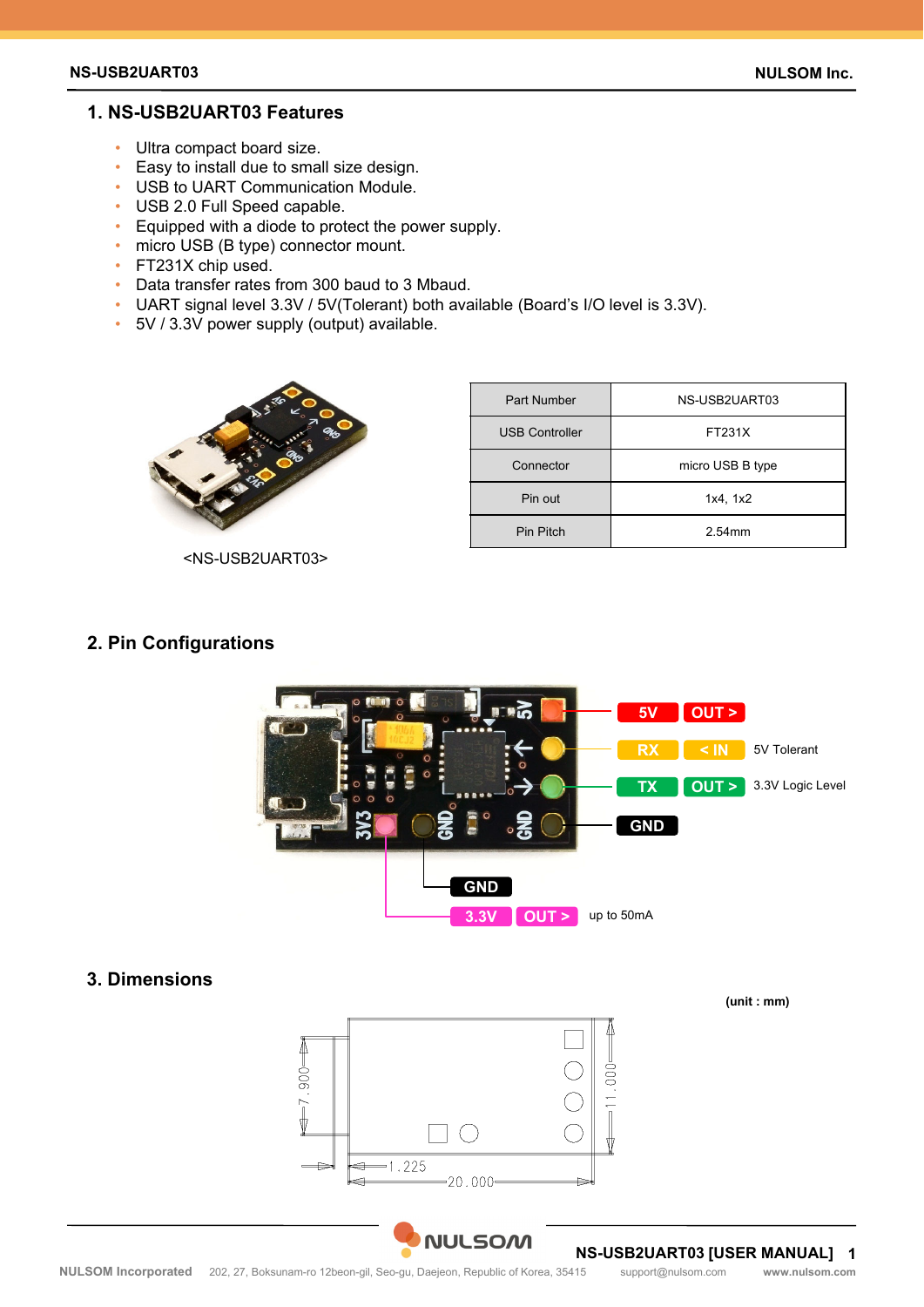## **4. Application**

### **\* 5V system connected example.**

※ notice : If uC system is 3.3V operation, then you must be not connected 5V to VCC



#### **\* 3.3V system connected example.**

※ notice : The 3.3V current can only be supplied up to 50mA. (Recommend external power source)



#### **\* External power system connected example.**

※ notice : Do not connect VCC when using an external power source.



**NS-USB2UART03 [USER MANUAL] 2**